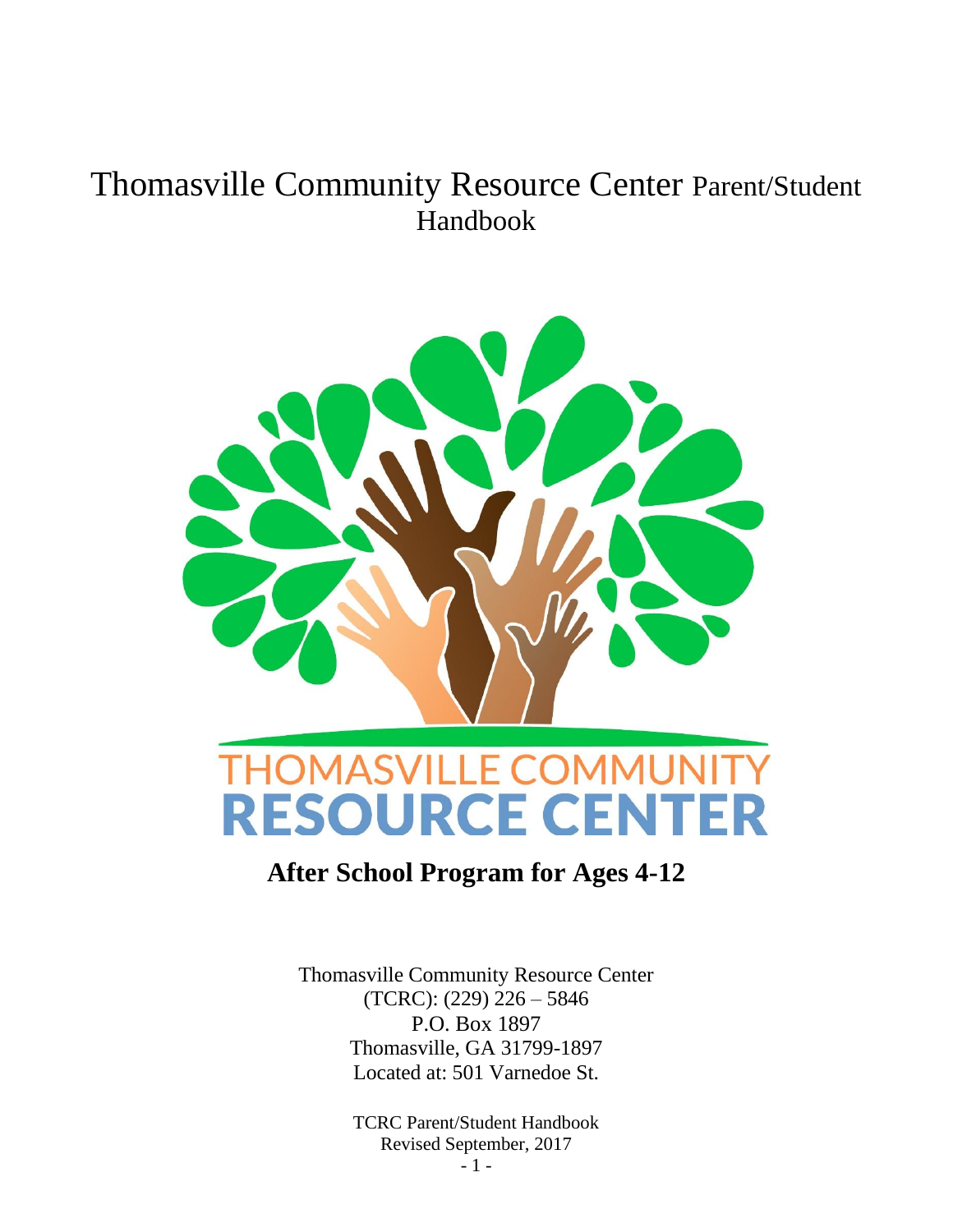

**Welcome** to the Thomasville Community Resource Center for the 2017-2018 Academic School Year. The staff at TCRC is very excited and looking forward to another year of working with your child in our After School Program. The After School Program is designed to provide a supportive academic environment for your Child, as well as personal enrichment opportunities.

To help us maintain a safe and productive learning environment, certain policies and procedures have been developed. These policies and procedures are presented in this Handbook. Please take time to read and discuss this packet with your child. There is important information for you and your child to sign at the end of this packet. Please return the signed information to our office/staff.

We are here to assist your children. If you have any questions, comments, suggestions or concerns, **please call the Site Manager at (229)226-5846 Ext.116.** We strive to meet the needs of the children that we serve; therefore, we appreciate getting feedback from you.

**Once again, we are looking forward to working with your child/children during this 2017- 2018 Academic school year! And summer term.**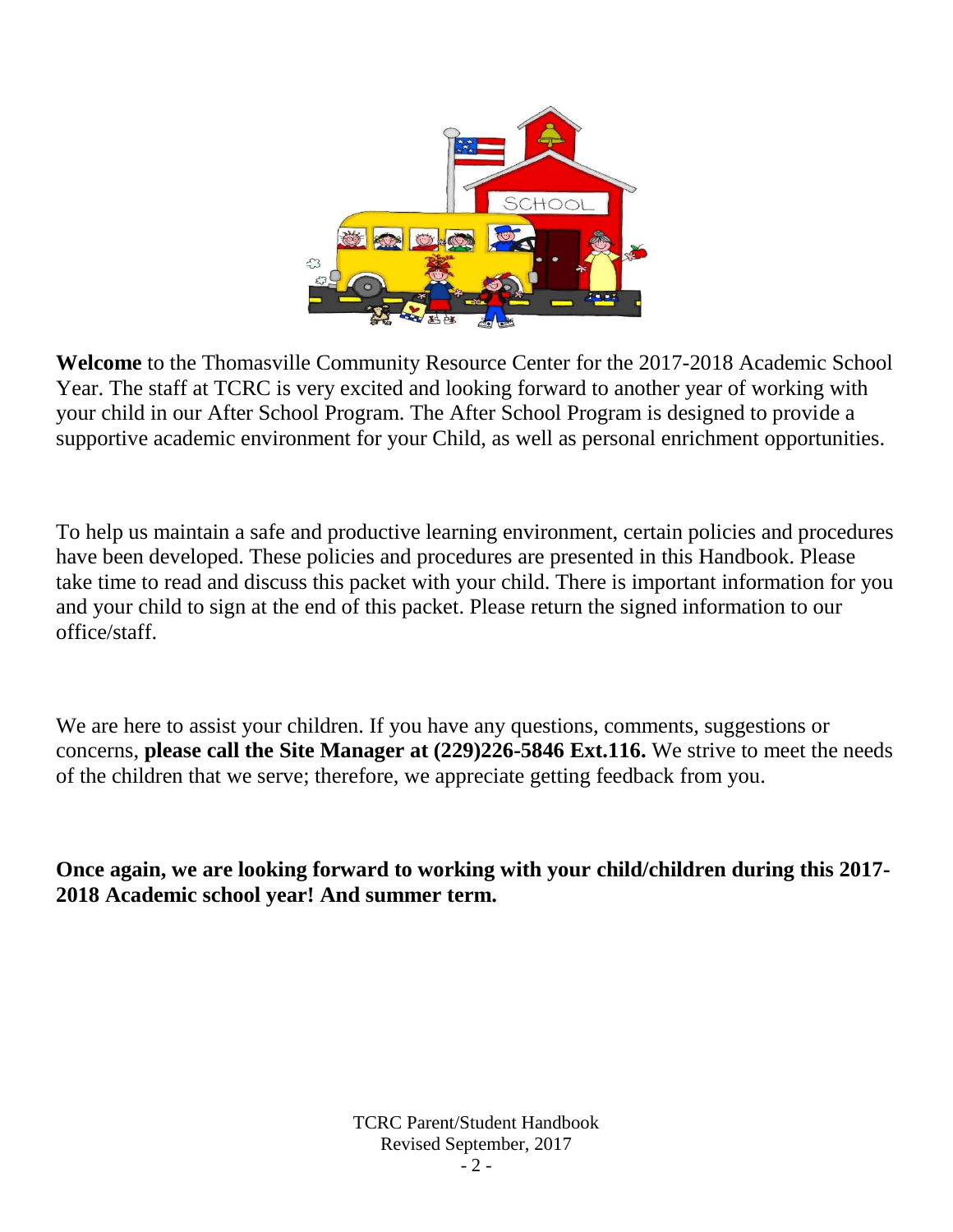## **Thomasville Community Resource Center**

#### **Mission Statement:**

Thomasville Community Resource Center supports and enhances the educational, emotional and physical well-being of all people in Thomas County through educational, health and family supportive services.

## **Vision Statement: Dreams can come true**

## **Our Goals:**

To fulfill our mission, we will empower the youth of Thomasville through alternative community-based programs built on a foundation of Prevention, Education and Preparation. We seek to:

- 1) Provide Academic Education Support
- 2) Promote Healthy Living
- 3) Increase Environmental Awareness
- 4) Instill Life Skills
- 5) Promote Economic Empowerment
- 6) Reinforce Community Responsibility

#### **Licensing:**

The Thomasville Community Resource Center After School Program is Licensed through Bright from the Start.

<http://decal.ga.gov/>

#### **Governing Bodies:**

The Thomasville Community Resource Center Board of Directors is responsible for establishing the operational and personnel policies.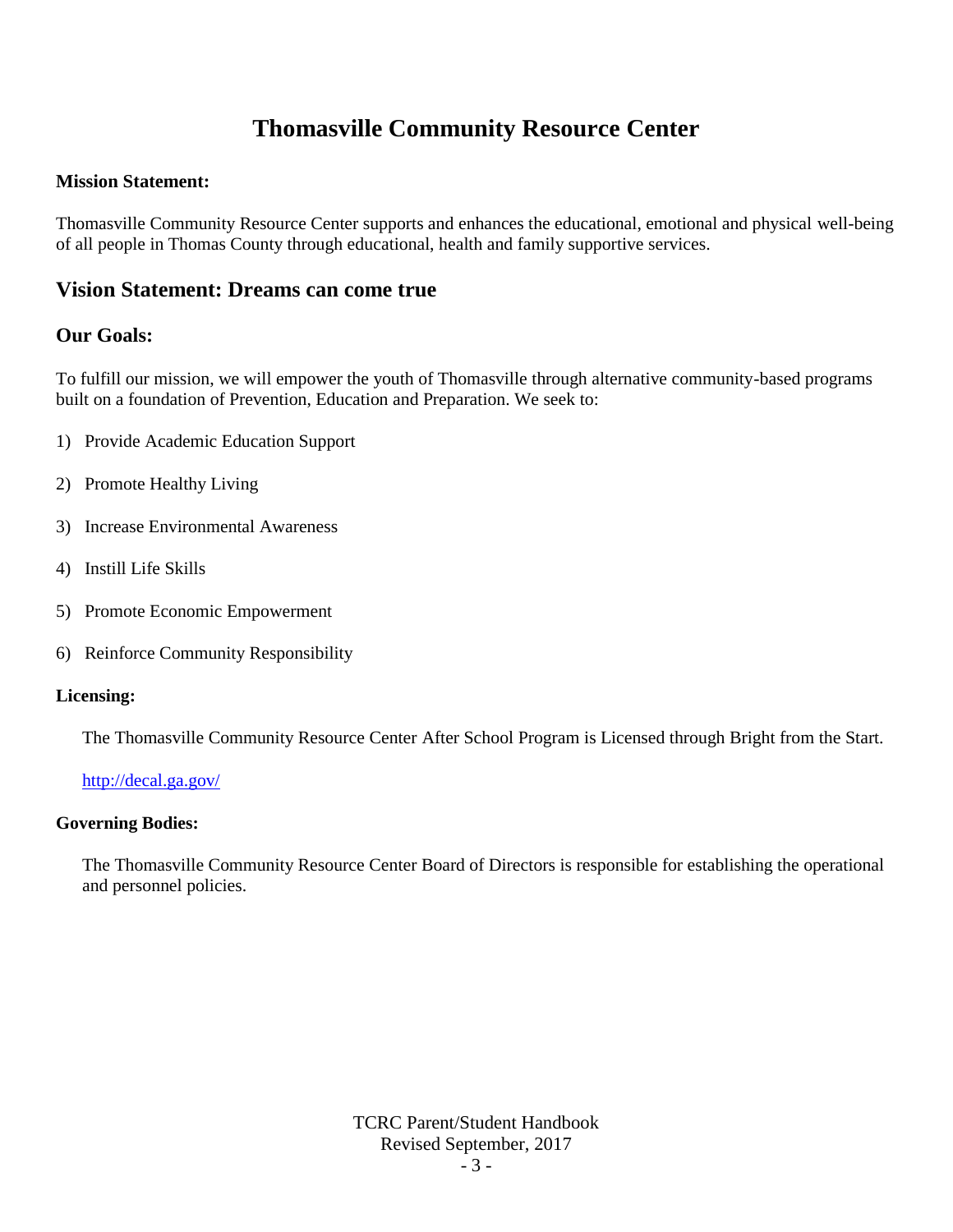## **Admission Requirements:**

The Thomasville Community Resource Center After School Program provides after school services to children, ages 4 - 12. Students must be 11 at the time of enrollment. Students who reach 12 years while attending our after school program may continue attending TCRC until completion of that academic school year. No one will be discriminated against based on race, religion, color, gender, national origin, citizenship, disability or any other basis of discrimination prohibited by applicable State or Federal law. We are committed to respecting and valuing diversity in all of our practices.

- a. **There is a \$25 yearly registration fee. This fee is due in August of each year.**
- b. If a child needs special accommodations or care, arrangements should be made with staff in advance.
- c. The custodial parent(s)/guardian(s) must agree to supply and maintain accurate, required record information.
- d. The custodial parent(s)/guardian(s) must agree to escort their child into and/or out of the Center. In addition, parent(s)/guardian(s) must agree to complete the "sign in/out" sheet when bringing their child into and/or out of the Center. No person will be allowed to sign out a child if that person is not listed on enrollment file. TCRC staff will not call and confirm. TCRC will allow a non-listed person to sign-out a child providing that the parent/guardian calls TCRC authorizing the non-listed person with proper identification be allowed to pick-up the child.
- e. Parents and children must abide by the Center's rules, policies and procedures, as amended from time to time.

#### \***TCRC reserves the right to deny entrance to any student(s) if in the opinion of the administration it is in the best interest of the school and/or the student(s).**

## **Hours of Operation:**

The Center's After School Program operates Monday - Friday after school until 6:30 p.m., during the public school calendar year (August - May). The Center is closed in recognition of Labor Day, Memorial Day, Thanksgiving Day, and Day after Thanksgiving, July Fourth, Martin Luther King Day, week of Christmas Day, and New Year's Day. If the public school system closes due to a natural disaster we may also be closed. **New hours during breaks 7:30 am-5:30 pm. Summer Program hours are 7:30 am- 5:30 p.m. Normal administrative operational hours are 9:00 am – 5:00 pm Monday through Friday excluding school breaks.**

#### **Process of Expressing Concerns:**

In the Event that there is a concern you are to speak to Program Manager/Site Manager. Contact information is as follows:

Phone Number Office: 2292265486 ext 116

Office Cell: 2293794745

Email: [tcrcasp@gmail.com](mailto:tcrcasp@gmail.com)

Program Manager Can be reached during office hours 8am-5pm, as well as during afterschool hours of operation 3pm-630pm.

#### **Religious Events:**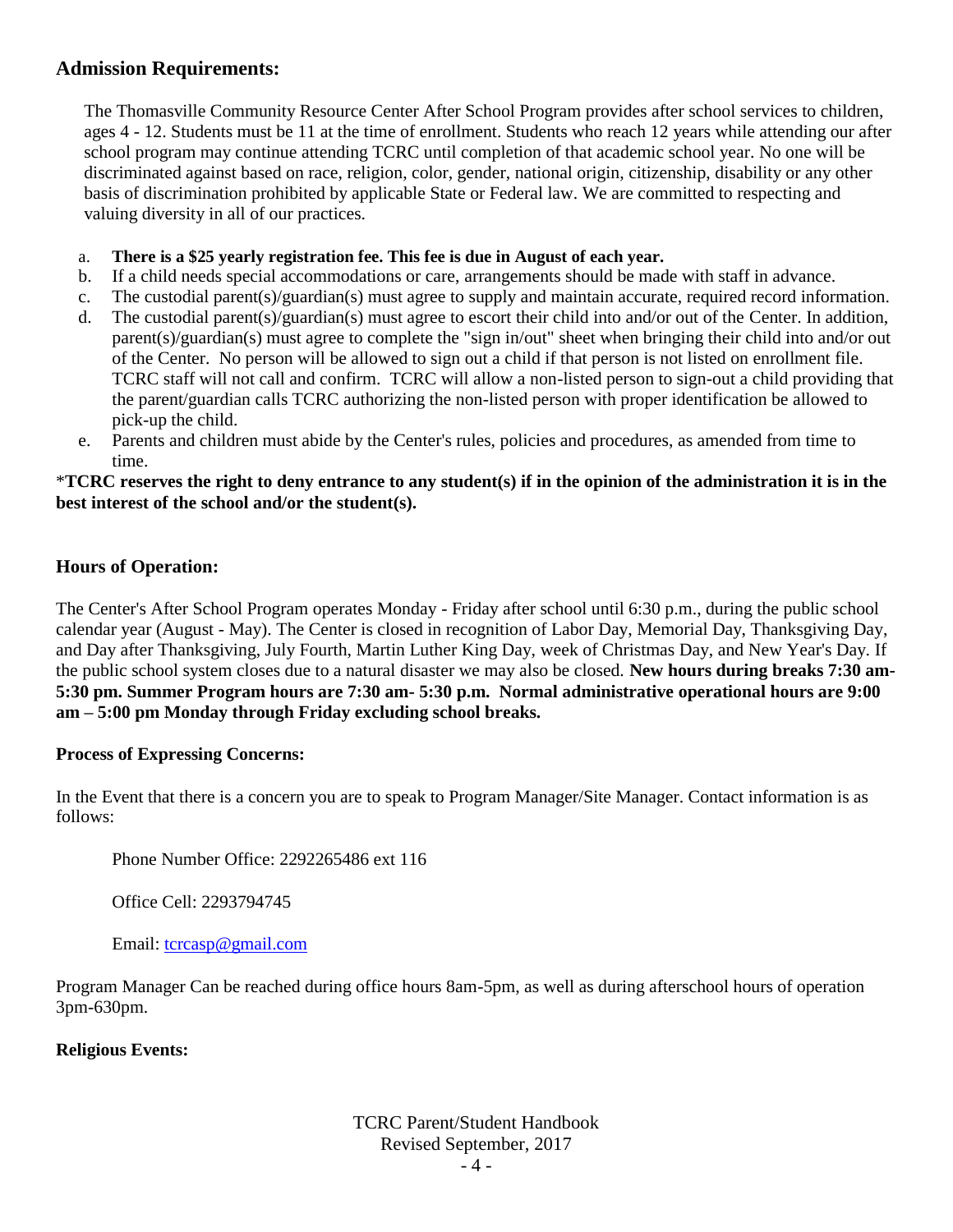The Center does have some religious and cultural events and activities. In the event you do not want your child/children to participate in such events, you have the right to notify the Center. The Center will not discriminate against any person(s) who choose to not participate.

## **Birthdays and Other Special Events:**

Birthdays may be celebrated during meal times by making arrangements

## **Inclement Weather:**

TCRC may close occasionally due to inclement weather or an unexpected closing of the partner school. If the school closes due to inclement weather, TCRC will be closed also. If inclement weather arises in the middle of the school day and the school decides to dismiss early we will handle as follows:

If notified before 12pm will pick kids up and will remain open

If notified after 12pm parents will be responsible for picking up students TCRC will close and will not pick up students.

\*Subject to change depending on the severity of the situation\*

## **Attendance Policy:**

Students who have been absent from the program must bring a note from a parent or legal guardian on the day they return, or must have called Program Manager to notify of student(s) absence. Excused absences are those for personal illness, death in family, or recognized religious holidays. **If there is a waiting list, students who have more than 3 unexcused absences will be dismissed from the program.** We have a limited number of spaces for students. In order to accommodate students who want to be in the program, we must ask that students attend our program on a regular basis and send in notes when an absence is necessary.

## **Transportation:**

The Center provides transportation from all Thomasville City schools and Thomas County schools to the Center located at 501 Varnedoe Street, in Thomasville, Georgia. In the event that your child is **absent** from school, it is the **parent's responsibility** to **notify the Center** that your child will not be picked up at their school. We require notification of absence **at least one hour before scheduled pick-up**. This is important as it can save staff valuable time in trying to locate a child that is not on the school campus. In the event that your child misses the bus, it is the responsibility of the parent(s)/guardian(s) to pick their child up from school.

## **Bus Pickup Policy**

Our bus pick-up is directly related to weekly paid attendance records. As you know, our policy is to collect fees on the Friday prior to each week that your child attends our after school program. Based on the fees we have received by Monday noon each week, we develop our bus schedule for that week. Our bus drivers are given a list of the students that are expected to pick up each day at school, based on our list of paid registrants that morning.

The public school that your child attends is responsible for making sure your child is in line and waiting for the bus. If your child is **NOT** in line, our driver will ask the teacher on duty if they know where your child is, but we are only responsible for waiting if the teacher can assure us that your child is actually on his/her way to the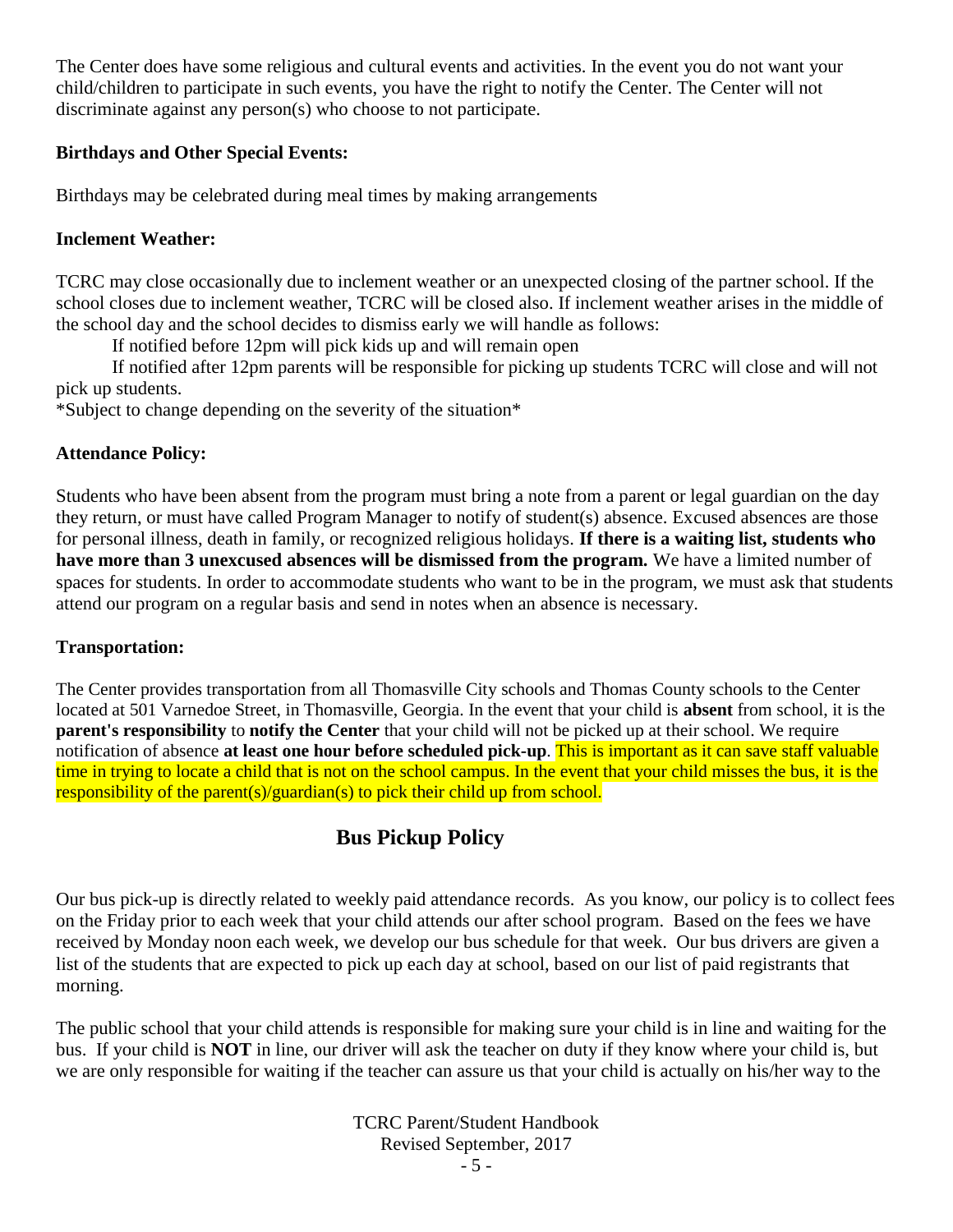bus line at that time. We cannot hold up other buses and students at the other schools while searching for your child.

**We are NOT responsible for picking up your child after school under the following conditions:**

- **1. If you have not paid for the week by Monday at noon (if we do not have payment, we assume your child is not attending that week unless other arrangements have been made in advance).**
- **2. If your child is kept after school and /or is not in line when our bus or van arrives at the school.**
- **3. If your child is picked up at school by someone else (if your child is being picked up by someone else, we would greatly appreciate a phone call so we know in advance not to look for your child).**

**It is our policy to return to the school to pick up a missed child ONLY if WE forgot the child or it was our fault in some way the child was not picked up. We cannot return to the school it was YOUR CHILD'S FAULT or YOUR FAULT that your child was not picked up. In those instances it becomes the responsibility of the school and /or parent.**

#### **Agency Staff Vehicles**

Due to insurance and safety policies at TCRC, no student enrolled in TCRC or any other satellite sites is allowed to ride with any employee for any cause. TCRC employees are not allowed to sign any student out of the program for any reasons.

#### **Family Dispute Policy**

If there is a **dispute** between family members (mom and dad in a divorce, custody battle between family, etc) all children involved will be withdrawn from the program until the dispute is resolved and/or court order is filed in child's file.

## **Right to Refuse Policy**

In order to ensure their safety, children will not be released to any adult who appears to be under the influence of alcohol, drugs, or other conditions that might impair that adult's ability to safely take the child from the center. If an adult takes the child against the recommendation of the program staff, the police will be called and provided with the reason for the concern and the make, model and license number of the car in which the child is riding.

## **Lunch and Snacks:**

The Center provides a nutritionally balanced afternoon snack during our After School Program. During our full day programs, the Center serves breakfast, lunch, and afternoon snack. Our menu is posted on bulletin board weekly for parents to review. If a child is allergic to certain foods, please make a note of that information in the student's enrollment file and also provide a doctor's note as well. If notification is not received, your child will be served the scheduled food listed on that day's menu. TCRC is a Kids Café Site in partnership with Second Harvest of South GA.

## **Health Forms:**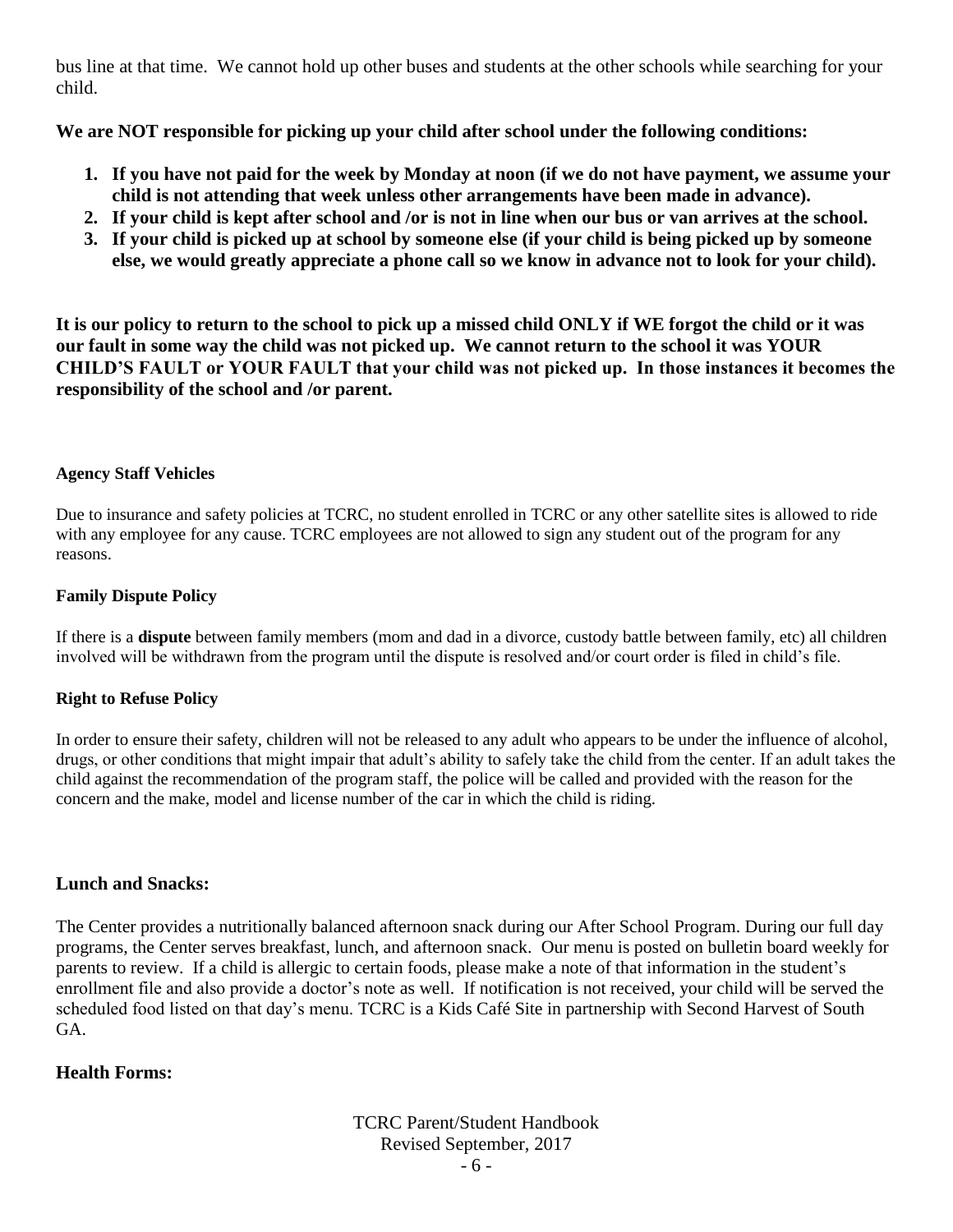Georgia state law requires that a record of your child's immunizations be on file with the Center. Forms must be submitted within **14** days or child will not be able to attend until the current form is on file. The forms must be updated if new immunizations are given.

## **Communicable Disease Control:**

The Georgia Department of Human Resources' recommendations for exclusion of sick children from the Center will be followed. Children who have fever and exhibit another contagious symptom (such as, but not limited to, a rash or diarrhea or a sore throat, ring worms) while at the Center will be separated from the rest of the children (with supervision). The parent(s)/guardian(s) of a sick child will be notified immediately and will be asked to pick their child up from the Center as soon as possible.

Parents are responsible for informing the Center about the nature of any illness. If your child has a communicable disease, tell us when it first appears. The Center is responsible to notify all parents of their child's illness, injury and/or exposure to a communicable disease.

## **We will not serve a child with:**

- A fever of 101 temperature or above
- A fever of 100 if combined with another sign if illness
- A skin rash that have not been identified by a phone call or in writing from a physician who has seen the rash
- Diarrhea and/or vomiting two or more times in a day
- Severe coughing
- Rapid or difficulty breathing
- Yellowish skin or eyes
- Pink eye
- Sore throat or difficulty swallowing
- Evidence of infection

Parents will be called immediately and asked to pick up their child from the program.

## **Medication:**

Staff may be able to give medication to your child when it is needed. Before we can do this, you must fill out a "Guide for Authorization of Medication" form listing the dates, specific times, and the amount to be given. **Medications must be in the original container, and the label and/or prescription must be legible**. Place your child's medicine in a zip lock bag labeled with your child's full name along with the proper measuring cup or spoon. Do not write on the original container, as our staff may not be able to read the label's directions. Any medication brought to the center by students must be given to the doctor who will assist in the administration of the prescribed medication. A consent form with directions for proper administering must accompany the medication. **All prescription drugs must be kept in the original container.**

## **Illness or Accident:**

We will notify you in the event of an illness or injury that causes moderate to serious discomfort to your child. In the event that emergency medical services are required, we will seek prompt emergency medical treatment through 911, follow their instructions, and notify you as soon as possible.

You (parent(s)/Guardian(s)) are financially responsible for any professional medical treatment administered to your child for any illness, injury, or accident that occurs while at the Center.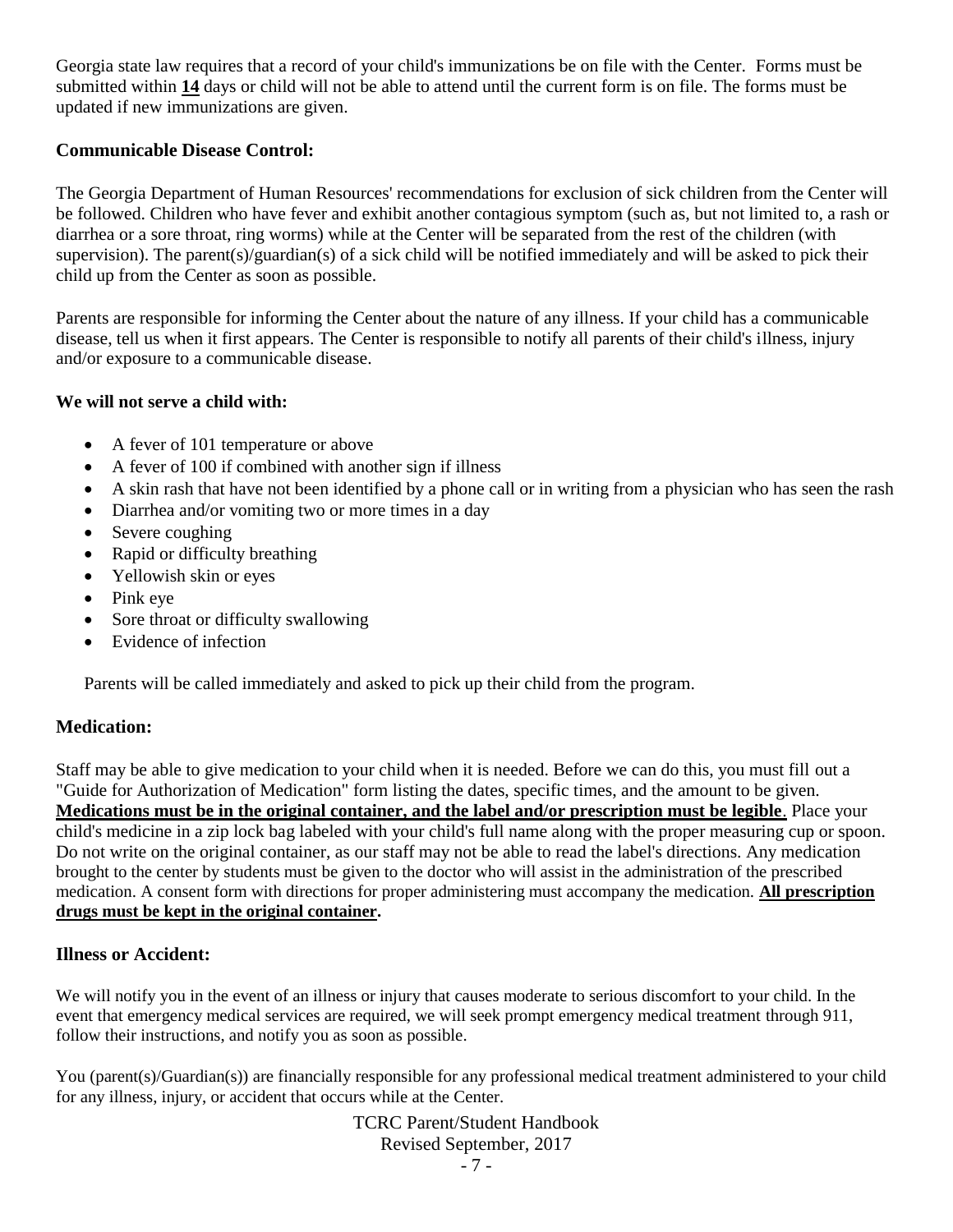#### **Dismissal Policy:**

A child who does not maintain acceptable behavior within a reasonable amount of time, or causes harm to other students or staff will be dismissed from the Center, into his/her parent's care. (**See Discipline Policy, p., 10, in Child Enrollment Packet for further details).**

#### **Late Fees:**

Should your child be left at the center after the end of the program day **(5:30 in the summer, 6:30 during the school year)**, you will be expected to pay a late fee of **\$1.00 for every minute, for example if you are 15 minutes late you will pay \$15.00.** Pay is due at the time of pick up. Staff expects to go home when their shifts are finished; please help us to get everyone home on time. Should you have an emergency and need to be late, please notify the Center.

#### **Lost Articles:**

We try to make sure there are no lost or misplaced clothing or other belongings. However, the Center cannot be held responsible for any items lost. Please do not allow your child to bring valuable toys (palm pilots, game boys, Nintendo DS, etc ...) to the Center. Articles left at the center will be placed in lost & found container located on the stage for 30 days.

#### **Confidentiality:**

Information pertaining to the children enrolled at the Center is considered confidential and may not be released by Center staff without first obtaining written permission signed by the parent(s)/guardian(s) except in the case of suspected abuse or neglect, threat to self or to others, or under court order.

#### **Child Abuse Reporting Requirements:**

Georgia State Law requires all staff at the Center must report any suspected child abuse.

The Thomasville Community Resource Center is a Mandated Reporting Center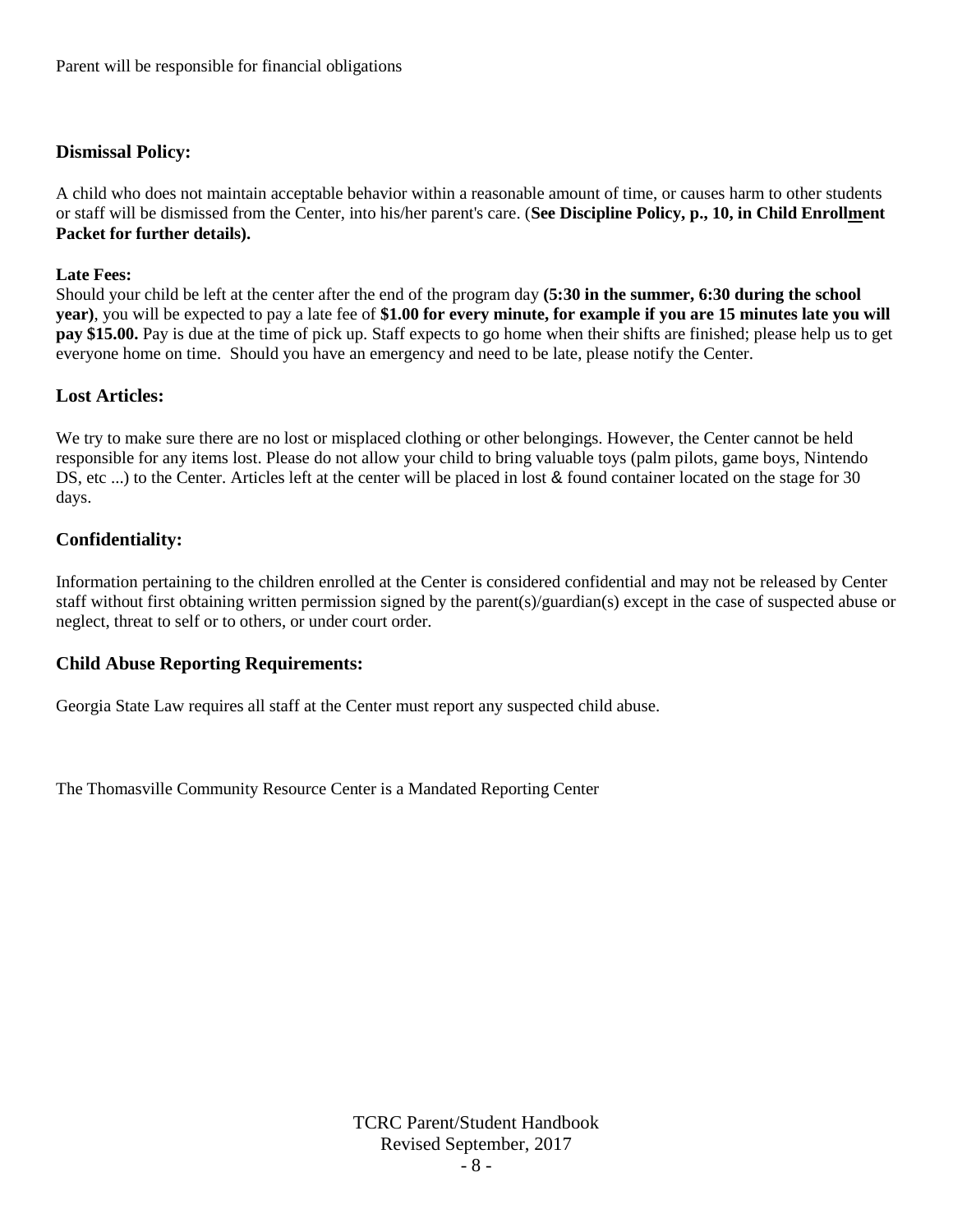## **Center Program:**

The staff at TCRC is committed to providing your child with homework assistance as well as a variety of activities which may include drama, dance, music, art, computer lab, cooking, gardening, poetry, science, engineering, as well as health and nutrition. We are always seeking volunteers to assist with these activities and we believe that everyone has a skill to share. We invite you, a family member or a friend to sign up.

#### **Homework Policy:**

- The TCRC policy on homework is to provide assistance and to remind and encourage, but not force children to do homework.
- We will provide approximately 45-60 minutes Monday through Thursday for homework to be completed.
- If children do not complete their work in that time period, we must move on to the scheduled activities. Remaining homework will need to be worked on during free time or at home.
- At request from the child, the staff will assist with homework by explaining directions, giving examples and checking completed work.
- If your child needs more help with homework or needs one-on-one tutoring, we suggest you work directly with your child's school.

## **Release of Information:**

Parent must complete a signed release form authorizing TCRC to allow his/her child to be in any publication or public relations activities (Career Day, Family Fun Night, on/off campus events). Parents must also complete a release of information to allow TCRC to obtain your students grades from the various schools.

#### **Birthdays:**

Birthdays may be celebrated during snack/lunch time by making arrangements with the teacher in advance. Unless the entire class is included, party invitations shall not be distributed at center

#### **Communicable Disease Control:**

The Georgia Department of Human Resources' recommendations for exclusion of sick children from the Thomasville Community Resource Center will be followed. Children who have fever and exhibit another contagious symptom (such as, but not limited to, a rash, diarrhea, sore throat, or ring worms) while at the sites will be separated from the rest of the children (with supervision). The parent(s)/guardian(s) of a sick child will be notified immediately and will be asked to pick their child up from the learning center as soon as possible. Parents are responsible for informing the TCRC staff about the nature of any illness. If your child has a communicable disease, tell us when it first appears. The staff is responsible for notifying all parents of their child's illness, injury, and/or exposure to a communicable disease.

Rules for Child Care Learning Centers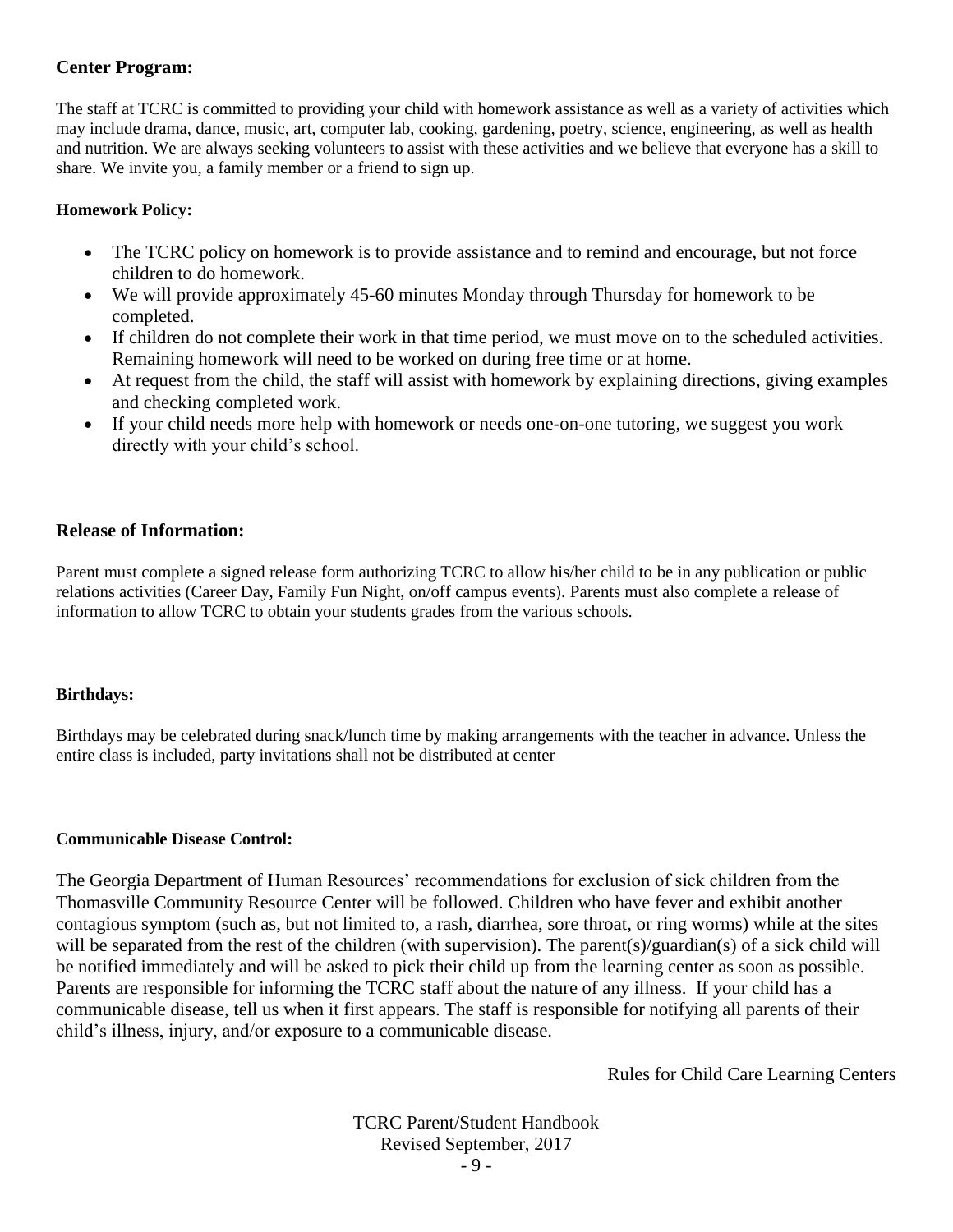#### **591-1-1-.07 Children's Health**

(1) Exclusion of Sick Children. A child shall not be accepted nor allowed to remain at the center if the child has the equivalent of a one hundred one (101) degrees Fahrenheit or higher oral temperature and another contagious symptom, such as but not limited to, a rash, diarrhea or a sore throat. When a child shows symptoms of illness during the day, the child shall be moved to a quiet area away from other children where the child shall be supervised and provided the necessary attention until such time as the child leaves the center or is able to return to the child's group.

(2) Parental Notification. Parents must be notified of a child's illness or injury as follows:

| Notification                          | When                                                       |
|---------------------------------------|------------------------------------------------------------|
| Immediately notify parents and obtain | When professional medical attention is                     |
| specific instructions until child can | be required, or                                            |
| picked up or returned to group.       | When child experiences symptoms of                         |
|                                       | moderate discomfort such as elevated                       |
|                                       | temperature, vomiting or diarrhea.                         |
| Notify parents by the end of the day. | When professional medical attention is<br>not required, or |
|                                       | When child experiences symptoms of less                    |
|                                       | than moderate discomfort, or                               |
|                                       | When child experiences an adverse                          |
|                                       | reaction to prescribed medication which                    |
|                                       | does not constitute moderate discomfort.                   |

(3) Communicable Diseases. The Department's current communicable disease chart of recommendations for exclusion of sick children from the center and their readmission shall be followed. Parents of all children enrolled shall be notified in writing of the occurrence of any of the illnesses on the communicable disease chart, as provided by the Department, within twenty four (24) hours after the Center becomes aware of the illness or the next working day.

> TCRC Parent/Student Handbook Revised September, 2017 - 10 -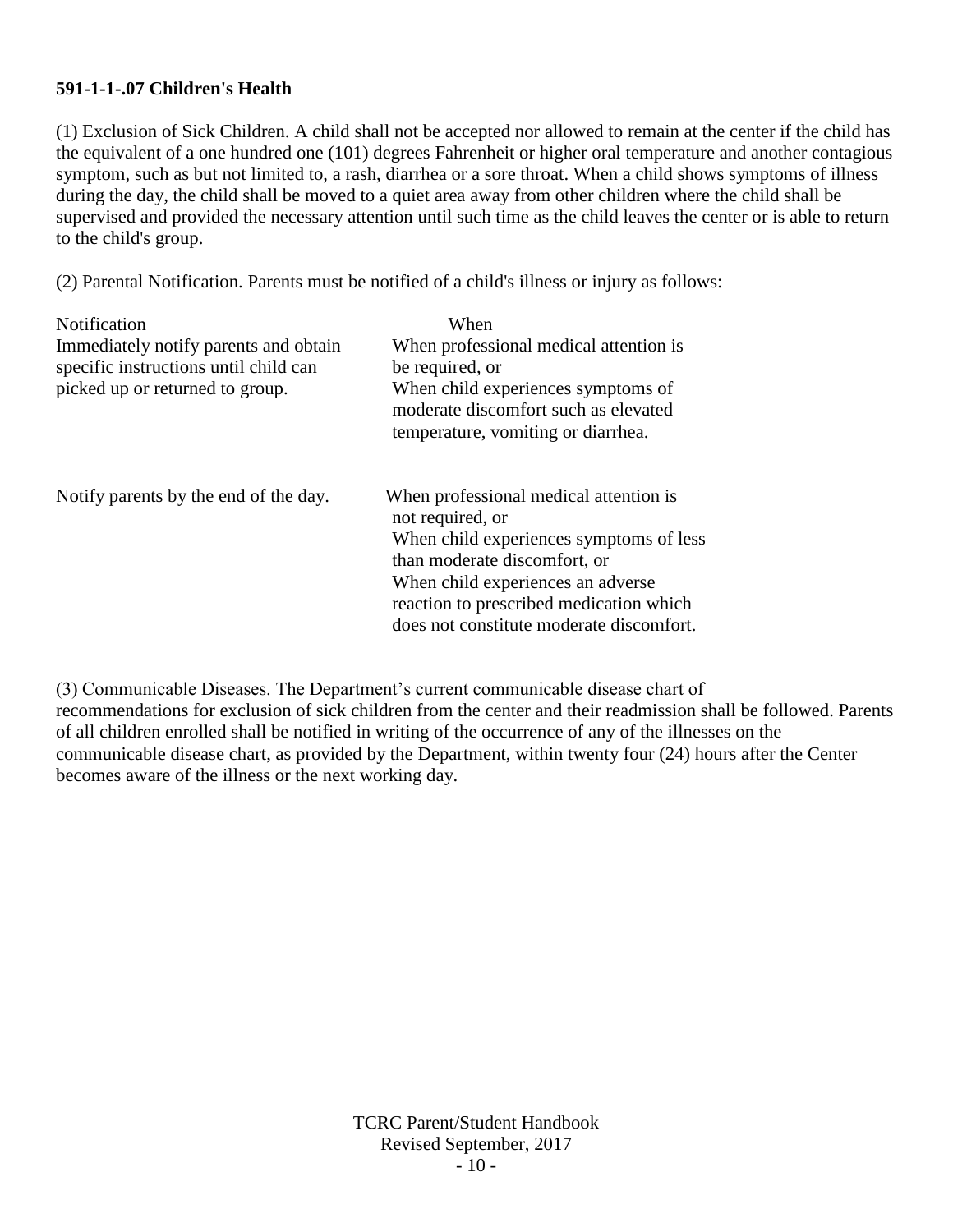## AMENDMENT TO PARENT/STUDENT HANDBOOK

## FEES FOR AFTER SCHOOL / SUMMER PROGRAM

#### **After School Program Fees**

\$45 weekly

#### **Summer Program Fees**

\$65 weekly

Yearly registration fee when you sign your child up…………………………………\$25 per child

Fees must be paid by **Friday (close of business)** of the previous week to ensure bus pick up for the upcoming week. If fees are not paid by Friday a \$10 late fee is assessed.

**Online Only: As an incentive to pay online, late fees will not be assessed until Monday for those parents who pay online. However, if fees are not paid by midnight Monday, the late fee is \$10.00.**

**Fee payments must be paid in the form of checks, money order or online at [www.tcrconline.org.](http://www.tcrconline.org/) We do not accept cash. For your convenience payments can be made in the office by check, credit card, or money order. We do not accept cash.** 

**Fees include transportation from all City & County Public schools (during the school year), field trip transportation during the summer, plus snacks or meals**.

**There is no fee reduction for absences, vacations or holidays unless our facility is closed**.

**If child does not attend for the week, a fee of \$30 must be paid to hold the spot if the child anticipates returning to TCRC. If the fee is not paid child will lose their slot and a student from the waiting list will be enrolled.** 

#### **Weekly fees are not prorated.**

If a child leaves TCRC indefinitely and wishes to return sporadically on School Vacation Days, the child may return under the following conditions

- Availability of opening
- Daily Rate: \$20 daily
- For Afterschool day(s):  $$10$

#### **Late Fees:**

Should your child be left at the center after the end of the program day **(5:30 in the summer, 6:30 during the school year)**, you will be expected to pay a late fee of **\$1.00 for every minute, for example if you are 15 minutes late you will pay \$15.00.** Pay is due at the time of pick up or you will be charged to your account. Staff expects to go home when their shifts are finished; please help us to get everyone home on time. Should you have an emergency and need to be late, please notify the Center.

**Parent Signature: \_\_\_\_\_\_\_\_\_\_\_\_\_\_\_\_\_\_\_\_\_\_\_\_\_\_\_\_\_\_\_\_\_\_\_\_\_ Date: \_\_\_\_\_\_\_\_\_\_\_\_\_\_\_\_\_\_\_\_\_\_**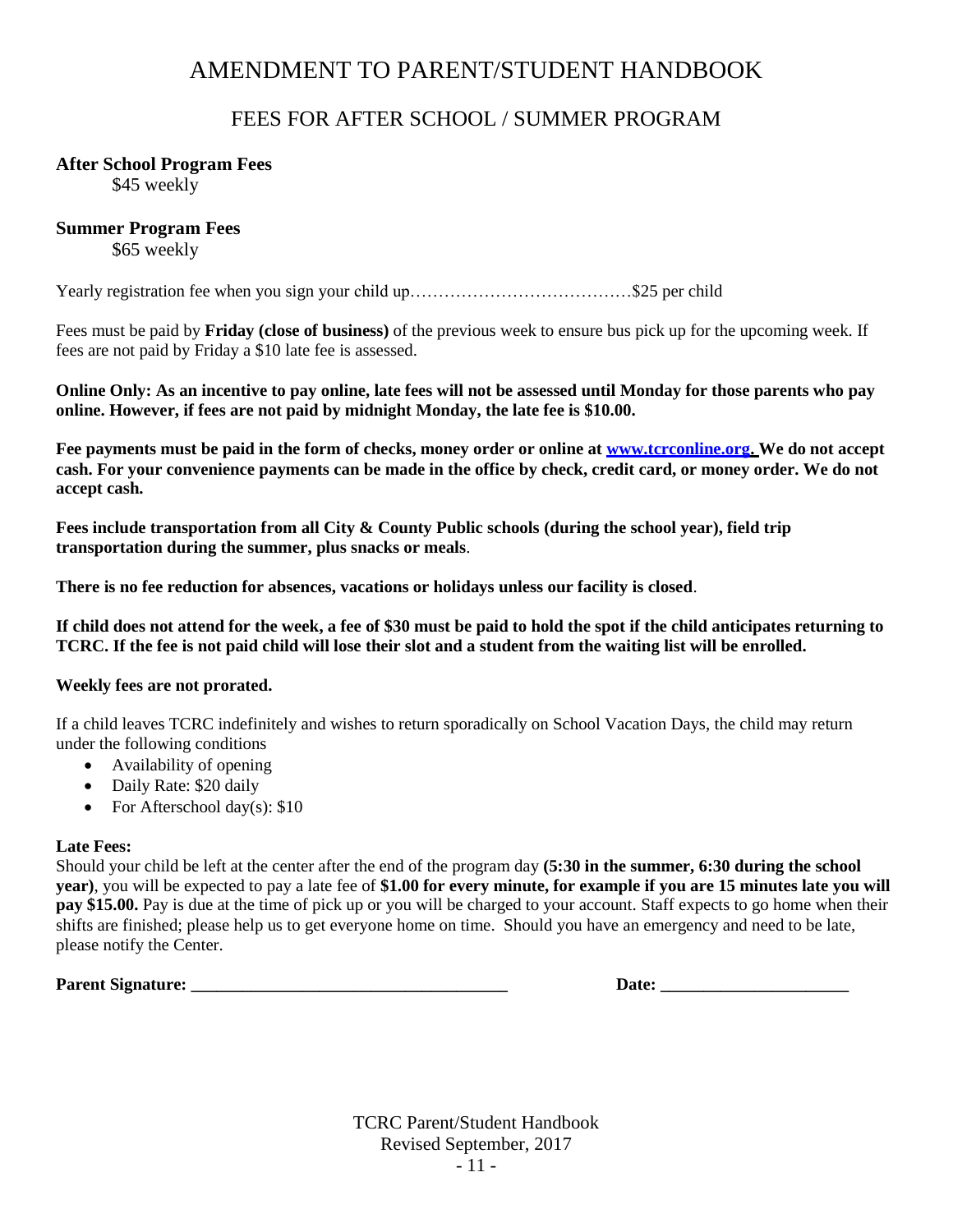## **STUDENT BEHAVIOR GUIDELINES**

It is important that students follow guidelines so that we can all enjoy our day in a way that is safe, fair, and fun for everyone. Students must express their thoughts and feelings **WITHOUT** using physically aggressive behaviors such as **hitting, slapping, pushing, kicking, punching, fighting, etc.** The **first time** a student uses a physically aggressive behavior such as hitting, shoving, pushing, kicking, slapping, or punching, the students parents will be contacted immediately and **the student will be suspended from the program for 5 days**. If the student uses physically aggressive behavior a **second time**, **he/she will be expelled from the program for the remainder of the school year and/or the summer program. Bullying is not tolerated in this program, and if your child bullies another child they will be dismissed from the program. The students that are enrolled in our program are expected to follow the staff's directions and participate in all activities sponsored by the program. If your child refuses to comply with staff's directions or refuse to participate in the activities they will be suspended for 3 days, and if the behavior continues the student will be dismissed from the program.**

At all ages we will advise children of what behavior is considered acceptable. For minor infractions such as excessive loudness, running, disrespectful communication, whining, throwing, and not following directions, the following procedures will apply:

- 1. Inappropriate behavior begins: Verbal Warning
- 2. Behavior Continues: Office Referral to the Site Manager, and 1 day suspension from the program
- 3. Behavior Continues: 3 5 day suspension from the program

**\_\_\_\_\_\_\_\_\_\_\_\_\_\_\_\_\_\_\_\_\_\_\_\_\_\_\_\_\_\_\_\_\_\_\_\_ \_\_\_\_\_\_\_\_\_\_\_\_\_\_\_\_\_\_\_**

**\_\_\_\_\_\_\_\_\_\_\_\_\_\_\_\_\_\_\_\_\_\_\_\_\_\_\_\_\_\_\_\_\_\_\_\_\_ \_\_\_\_\_\_\_\_\_\_\_\_\_\_\_\_\_\_\_\_\_**

4. Behavior Continues: Dismissal from the program

#### **\*After 3 documented infractions, the Site Manager, Program Director, and parent will meet to determine whether or not the child should remain in the program.**

Students will never be subject to discipline that is severe, humiliating, or frightening. We will never allow discipline to be associated with food or rest. Spanking or other forms of corporal punishment is prohibited. Parental involvement will be requested if our discipline policy becomes ineffective with a student.

**Specific rules, procedures, and consequences will vary by site and age. Consequences may include time outs, missing special activities, written behavior contracts, suspension, and dismissal from the program.**

**Student Signature Date** 

**Parent Signature Date**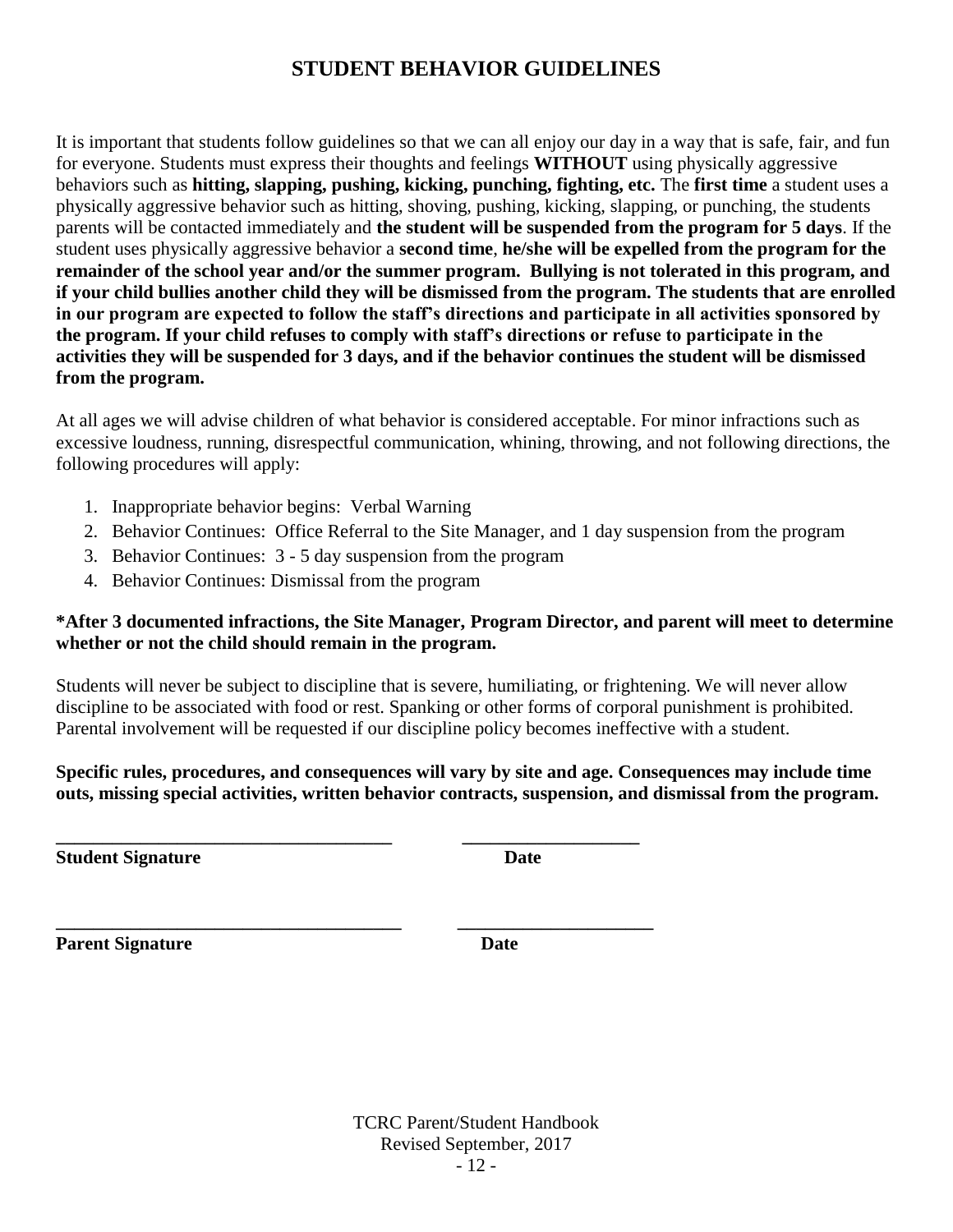#### **Thomasville Community Resource Center Internet User Agreement/Acceptable Usage Policy**

#### **Student**

Internet access is provided to students only for academic purposes and Thomasville Community Resource Center Acceptable Use Policy governs its use. TCRC believes that Internet use can promote academic excellence when online resources are used for research and educational purposes. However, with widespread access to computers and people comes the possibility of encountering material and information that do not support the mission and goals of TCRC and may be considered inappropriate by some families. It is impossible to guarantee that students will never encounter inappropriate materials, so it becomes the responsibility of the student to use good judgment when online. Parents and students should discuss appropriate and inappropriate online activities and reach a mutual understanding about acceptable standards for their family.

**Student Agreement:** I understand the potential problems concerning inappropriate materials on the Internet, and I will use good judgment in my online behavior. I further understand that any misuse of computer resources may require suspension or cancellation of my network access privileges.

Student Signature Date

**Parent Agreement:** My child has permission to use Internet resources for academic purposes during the afterschool program. I understand the potential problems concerning inappropriate materials on the Internet. I have discussed with my child acceptable standards for online behavior.

Parent/Guardian Signature Date

NOTE: A copy of the Thomasville Community Resource Center Acceptable Use Policy is available for review at each site.

\_\_\_\_\_\_\_\_\_\_\_\_\_\_\_\_\_\_\_\_\_\_\_\_\_\_\_\_\_\_\_\_ \_\_\_\_\_\_\_\_\_\_\_\_\_\_\_\_\_\_\_\_\_\_\_\_

\_\_\_\_\_\_\_\_\_\_\_\_\_\_\_\_\_\_\_\_\_\_\_\_\_\_\_\_\_\_\_\_\_\_\_\_\_\_\_\_\_\_\_\_\_\_\_\_\_\_\_\_\_\_\_\_\_\_\_\_\_\_\_

*Please Print* **Student's Name: \_\_\_\_\_\_\_\_\_\_\_\_\_\_\_\_\_\_\_\_\_\_\_\_\_\_\_\_\_\_\_\_\_\_\_\_\_\_\_\_\_\_\_\_\_\_\_\_\_\_\_\_\_\_\_**

Parent's/Guardian's Name: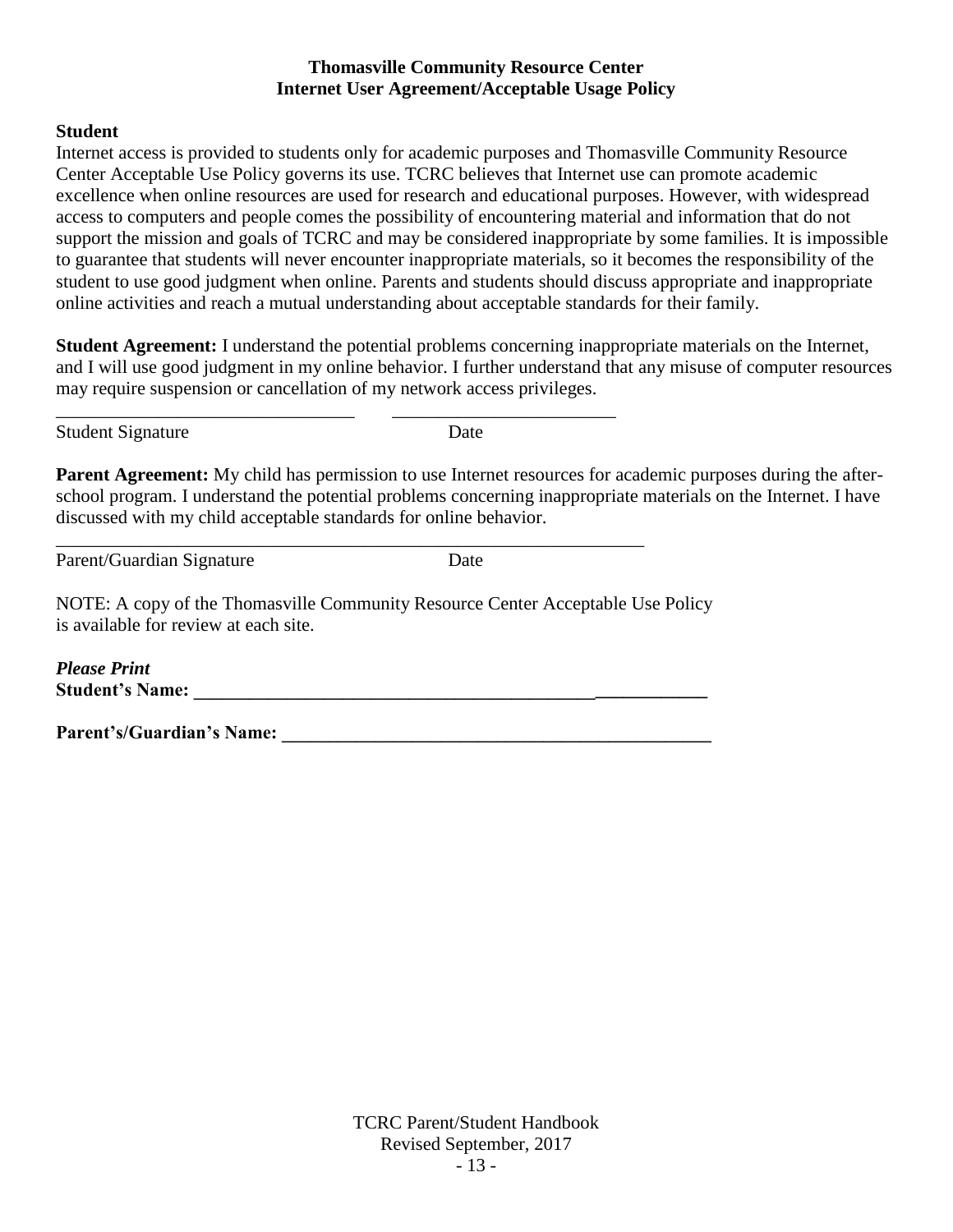## **Thomasville Community Resource Center Parent Agreement**

1. The Thomasville Community Resource Center, Inc. After School Program is a program that agrees to provide after school programming for tutoring in math, reading and science. We also offer enrichment activities. The program operates Monday - Friday from 3:00 p.m. – 6:00 p.m., here at TCRC

2. My child will not be allowed to enter or leave the facility without being signed out and escorted by the parent(s), person authorized by parent(s), or facility personnel unless given written permission by a parent.

3. I acknowledge that it is my responsibility to keep my child's records current to reflect significant changes as they occur (e.g. telephone numbers, work location, emergency contacts, child's physician, child's health status, etc.).

4. The facility agrees to keep me informed of any incidents, including illnesses, injuries, adverse reactions to medications, exposure to communicable diseases which involve or affect my child.

5. The Thomasville Community Resource Center, Inc. agrees to obtain written authorization from me before my child participates in routine transportation, field trips, special activities away from the facility, and waterrelated activities occurring in water that is more than two feet deep.

6. In the event of an emergency involving my child and if the Center cannot get in touch with me, I hereby authorize any needed emergency medical care. I further agree to be fully responsible for all medical expenses incurred during the treatment of my child.

7. My child's physician or clinic's name is \_\_\_\_\_\_\_\_\_\_\_\_\_\_\_\_\_\_\_\_\_\_\_\_\_\_\_ and the phone number where my child's physician or clinic can be reached is \_\_\_\_\_\_\_\_\_\_\_\_\_\_.

8. I acknowledge that it is my responsibility to encourage my child to follow all program rules & procedures.

9. I acknowledge that it is my responsibility to sign and return all required paperwork and correspondence in a timely fashion including permission slips, surveys, and family event notifications.

## 10. **I acknowledge that it is mandatory for me to attend parent/family events annually and participate in parent-staff conferences as scheduled by the Program Director and site manager.**

Parent Signature\_\_\_\_\_\_\_\_\_\_\_\_\_\_\_\_\_\_\_\_\_\_\_ Date\_\_\_\_\_\_\_\_\_\_\_\_\_\_\_\_\_\_\_\_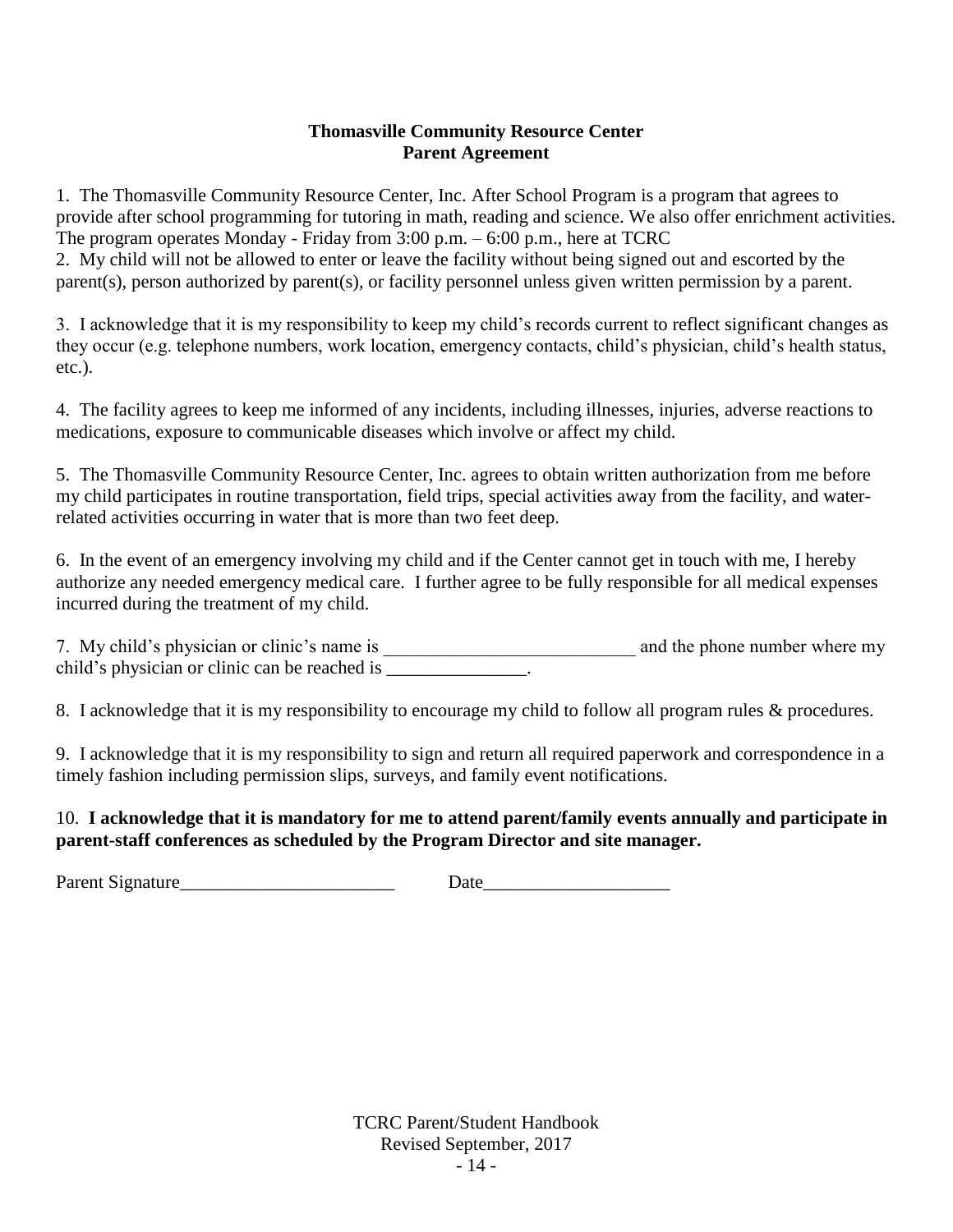#### **Thomasville Community Resource Center Parent/Student Bus Agreement**

Due to the different bus routes there is no way we can predict the time that your child will arrive home. The drivers have routes all over the county, so it's very important that someone is home to receive the students when the bus arrives.

This agreement is to inform you and make you aware of your responsibilities when it comes to your child riding the bus. You and your child will have to follow the following guidelines while they are enrolled in the Thomasville Community Resource Center After School Program.

Riding a school bus is a privilege. In order to maintain that privilege certain standards of student conduct must be established, and students must adhere to them. The following standards of student conduct are established for safe school bus transportation:

1. Students **MUST** enter and leave the bus as school loading zones and at bus stops in an orderly manner and in accordance with loading and unloading instructions.

2. Students **MUST** remain quiet enough while riding the bus so as not to distract the driver.

3. Students **MUST** remain seated while the bus is in motion. Students who are standing because of insufficient seats must remain in place while the bus is in motion. Students will remain seated (or in place) until the bus has been brought to a full stop.

4. Students **MAY BE** directed, as appropriate, to sit three (3) to a seat if any other student is standing or sit in sufficient numbers to a seat so that no more students have to stand than is necessary.

5. Students **MUST NOT** throw objects about in the bus nor out through the bus windows.

6. Students **MUST NOT** extend arms, head, or any other parts of the body out of the bus window.

7. Students **MUST NOT** damage school bus or TCRC property neither purposely nor carelessly.

8. Student **MUST** remain quiet at railroad grade crossings.

9. Students **MUST NOT** eat or drink on the bus for their own safety and the safety of others.

10. Students **MUST** occupy the seat to which they have been assigned by the bus driver or school administrator.

11. Students **MUST NOT** possess or use tobacco, alcohol, or controlled substances (illegal drugs) on the school bus or at school.

12. Students **MUST NOT** commit any acts of verbal assault or show disrespect toward the driver or any other student, or any other school employee, such as use obscene language or profane language or gestures or commit any other act that constitutes bullying [See note at end of rules list]

13. Students **MUST NOT** commit any act of physical assault toward a bus driver or any other school employee or person on a school bus or at a bus stop.

> TCRC Parent/Student Handbook Revised September, 2017 - 15 -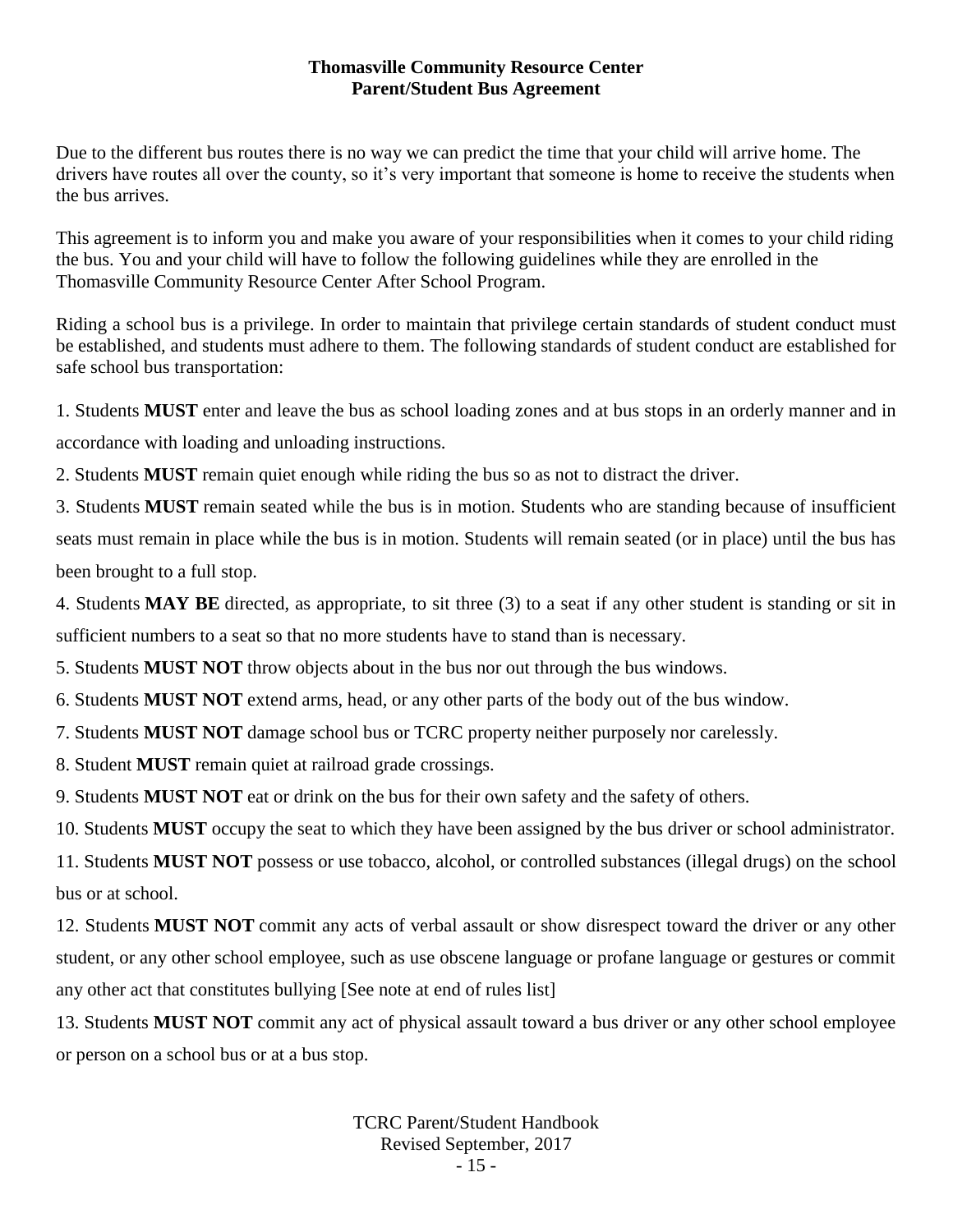14. Students **MUST NOT** argue or fight or threaten any physical assault toward another student or any other person on the school bus or at a bus stop. [See note at end of rules list]

15. Students **MUST NOT** use any electronic devices during the operation of a school bus, including but not limited to cell phones; pagers; audible radios, tape or compact disc players without headphones; or any other electronic device that might interfere with the school bus communications equipment or the school bus driver's operation of the school bus.

16. Students **MUST NOT** use mirrors, lasers, flash cameras or any other lights or reflective devices in a manner that might interfere with the driver's operation of the school bus.

17. Parents **MUST** remain respectful to the bus driver and the Thomasville Community Resource Center staff. If you have any questions about the bus routes you need to contact the site manager. If a parent is disrespectful or threatens the bus staff that parents child will no longer be allowed to ride the bus.

If students break one of the rules listed rules they will be suspended from the bus and not allowed to ride the bus during the remainder of the program year.

| Parent Signature |  |
|------------------|--|
|                  |  |

Student Signature \_\_\_\_\_\_\_\_\_\_\_\_\_\_\_\_\_\_\_\_\_\_ Date \_\_\_\_\_\_\_\_\_\_\_\_\_\_\_\_\_\_\_\_

TCRC Parent/Student Handbook Revised September, 2017 - 16 -